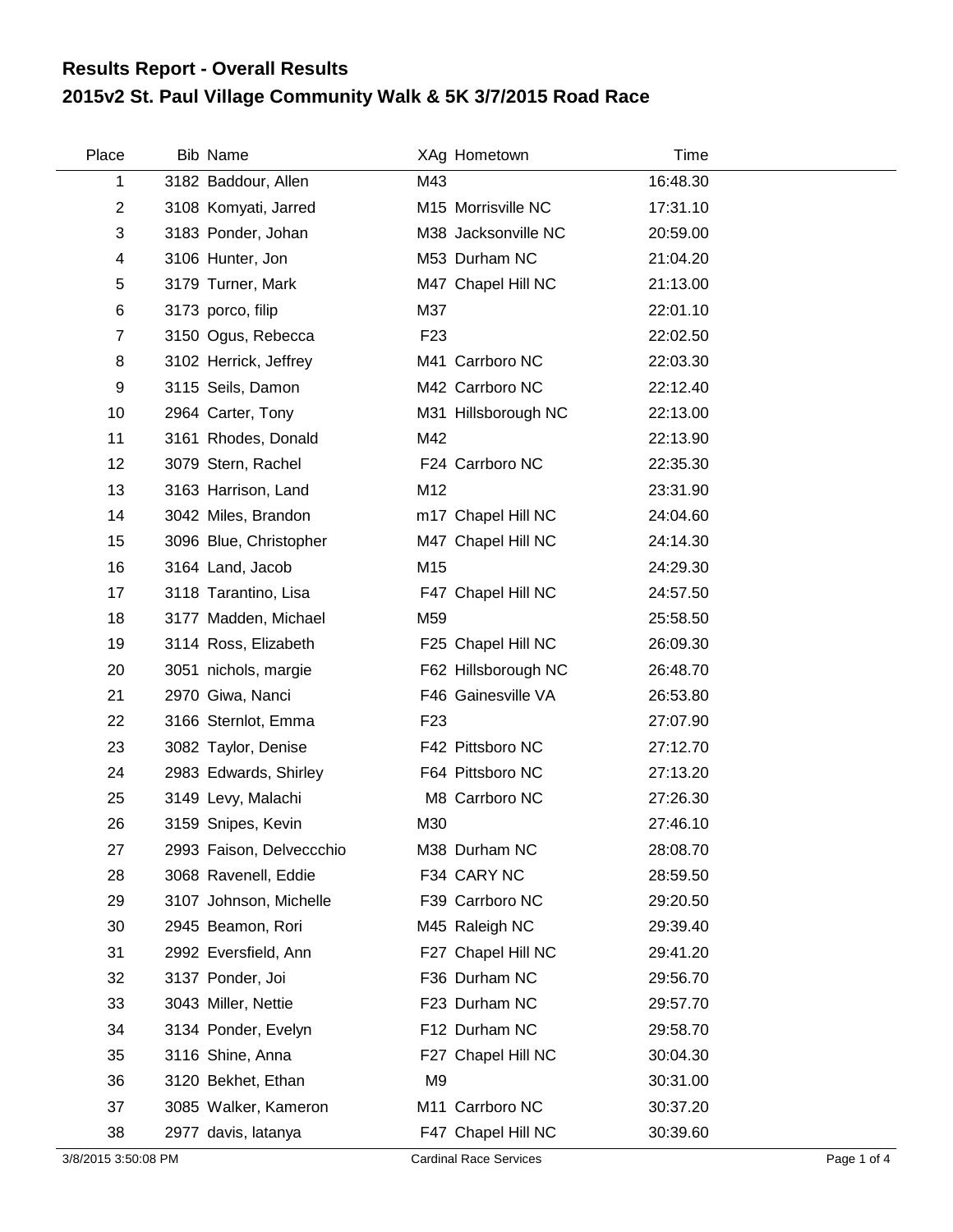| Place | Bib Name                   | XAg Hometown        | <b>Time</b> |  |
|-------|----------------------------|---------------------|-------------|--|
| 39    | 3098 Chaney, Bethany       | F46 Carrboro NC     | 31:01.30    |  |
| 40    | 3039 McLendon, Anissa      | f47 Carrboro NC     | 31:14.30    |  |
| 41    | 3175 Terry, Daniel         | M56                 | 31:14.40    |  |
| 42    | 3153 Smith, LisaMarie      | F42 Chapel Hill NC  | 31:36.20    |  |
| 43    | 3156 Acome, Aaron          | M40                 | 31:44.80    |  |
| 44    | 3099 Gurley, Kurt          | M44 BURLINGTON NC   | 31:45.20    |  |
| 45    | 3097 Carley, Kathleen      | F56 Carrboro NC     | 31:46.60    |  |
| 46    | 3174 Chemminski, ann       | F <sub>51</sub>     | 31:46.90    |  |
| 47    | 3165 Thomas, Katie         | F44                 | 33:05.80    |  |
| 48    | 3162 Land, Gerald          | M53                 | 33:05.90    |  |
| 49    | 2960 Bynum, Earl           | m62 Chapel Hill NC  | 33:41.40    |  |
| 50    | 3109 Lavelle, Lydia        | F53 Chapel Hill NC  | 33:55.30    |  |
| 51    | 3034 Lyons, Amir           | M <sub>9</sub>      | 34:17.60    |  |
| 52    | 3040 McMiller, Yvette      | f51 Durham NC       | 34:24.60    |  |
| 53    | 3057 Palmer, Mary Kate     | F23 Chapel Hill NC  | 34:40.10    |  |
| 54    | 3033 Lynch, Ray            | m53 Chapel Hill NC  | 35:03.70    |  |
| 55    | 3056 Palmer, Mary Jane     | f55 Chapel Hill NC  | 35:06.20    |  |
| 56    | 3006 Harris, Adora         | F <sub>15</sub>     | 37:01.60    |  |
| 57    | 3176 Jackson, Tonya        | F42                 | 37:28.30    |  |
| 58    | 2953 Branch, Kira          | F12 Carrboro NC     | 37:34.30    |  |
| 59    | 3049 Neville, Jerry        | M60 durham NC       | 37:43.00    |  |
| 60    | 3178 Wabon, Doval          | M24                 | 37:59.50    |  |
| 61    | 3148 Hingleton-Hull, Kadis | F58 Carrboro NC     | 38:07.50    |  |
| 62    | 2939 Alston, Shereese      | F27 Chapel Hill NC  | 38:12.00    |  |
| 63    | 3076 Sims, Cydnee          | F48 Raleigh NC      | 38:40.80    |  |
| 64    | 3009 Harris, James         | M34 Chapel Hill NC  | 38:57.50    |  |
| 65    | 3071 Riley, Robert         | M46 Efland NC       | 39:00.20    |  |
| 66    | 3169 Rouse, Travis         | M47                 | 39:05.20    |  |
| 67    | 3121 Bekhet, Sheree        | F48 Butner NC       | 39:28.90    |  |
| 68    | 3030 Lee, Glenda           | F54 Durham NC       | 39:33.80    |  |
| 69    | 3101 Harris, Stephanie     | F34 Chapel Hill NC  | 39:42.00    |  |
| 70    | 2954 Branch, Nicole        | F9 Carrboro NC      | 40:14.60    |  |
| 71    | 3015 Hughes, Dana          | F40 Snow Camp NC    | 40:27.20    |  |
| 72    | 3019 Jones, Carla          | F45                 | 41:09.20    |  |
| 73    | 3050 Neville, Sheila       | M50 durham NC       | 42:28.10    |  |
| 74    | 2952 Branch, David         | M54 Carrboro NC     | 42:32.60    |  |
| 75    | 2975 Daniels, Mariah       | F14 Carrboro NC     | 43:37.90    |  |
| 76    | 3069 Rich, Pamela          | f48 Hillsborough NC | 43:44.40    |  |
| 77    | 3054 Owens, Ken            | M52 Fayetteville NC | 43:49.90    |  |
| 78    | 2947 Bernard, Marley       | F39 Greensboro NC   | 44:05.60    |  |
| 79    | 3001 Graves, Spencer       | M69 Greensboro NC   | 44:15.30    |  |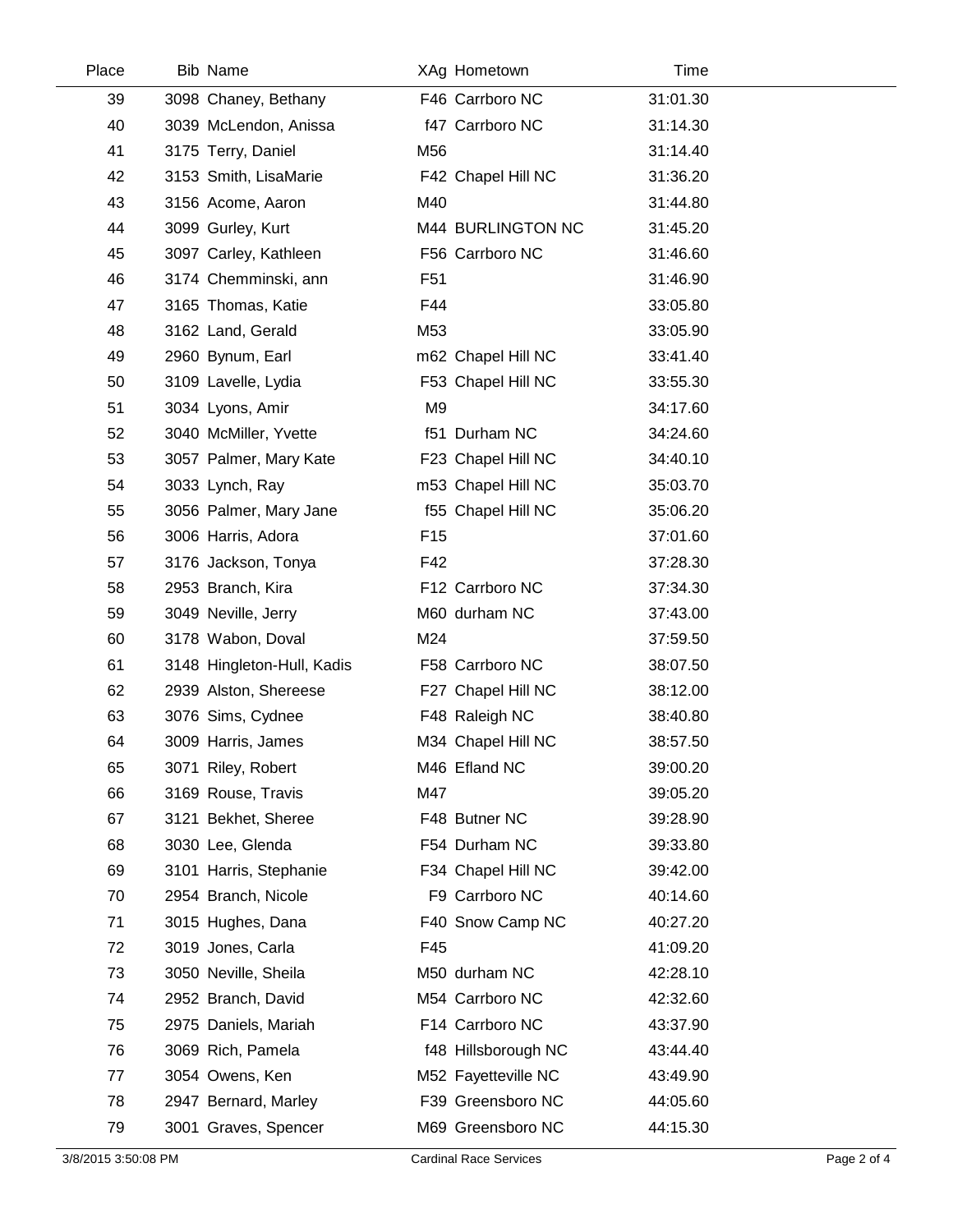| Place | <b>Bib Name</b>            | XAg Hometown        | Time     |  |
|-------|----------------------------|---------------------|----------|--|
| 80    | 3064 Phillips, Mary        | F70 Chapel Hill NC  | 44:21.80 |  |
| 81    | 3063 Phillips, Marion      | M69 Chapel Hill NC  | 44:22.40 |  |
| 82    | 3170 Neville, Theresa      | F50 Durham NC       | 44:25.00 |  |
| 83    | 3016 Jackson, Dianne       | F52 Pittsboro NC    | 45:26.10 |  |
| 84    | 2948 Blackwell, Russell    | m68 Chapel Hill NC  | 45:26.20 |  |
| 85    | 3093 Wright, Levi          | M71 Brown Summit NC | 45:40.10 |  |
| 86    | 3061 Patton, Robert        | M54 Mebane NC       | 45:40.20 |  |
| 87    | 3171 neville, honre        | M26                 | 45:59.00 |  |
| 88    | 3172 Purefory, Damia       | F <sub>24</sub>     | 45:59.10 |  |
| 89    | 2994 Farrar, Eugene        | M72 Chapel Hill NC  | 48:08.70 |  |
| 90    | 3154 Nelson, Chandler      | M7                  | 48:28.70 |  |
| 91    | 3155 Kirkepatrick, Natalie | F <sub>51</sub>     | 48:34.00 |  |
| 92    | 3181 Gaillard, Paulette    | F62                 | 48:39.30 |  |
| 93    | 3012 Harris, Noah          | M7                  | 48:39.70 |  |
| 94    | 2943 Arnette, Robin        | F46 Durham NC       | 48:47.00 |  |
| 95    | 3053 Owen, Patricia        | F77 Chapel Hill NC  | 48:55.10 |  |
| 96    | 3058 Parker, Bryan         | M43 Chapel Hill NC  | 48:56.00 |  |
| 97    | 3055 Palmer, Jerry         | m60 Chapel Hill NC  | 49:13.40 |  |
| 98    | 2966 Cates, Morris         | m67 Lincolnton NC   | 49:18.30 |  |
| 99    | 3092 Wright, Lelia         | F71 Brown Summit NC | 49:19.20 |  |
| 100   | 2969 Clark, Christopher    | M44 Mebane NC       | 49:35.10 |  |
| 101   | 3021 Jones, Kayla          | F11 Chapel Hill NC  | 49:35.20 |  |
| 102   | 3060 Parker, Kenneth       | M40 Chapel Hill NC  | 49:36.60 |  |
| 103   | 3081 Streater, Annetta     | F51 Chapel Hill NC  | 49:39.30 |  |
| 104   | 2989 Edwards, Tyler        | F14 Apex NC         | 49:41.60 |  |
| 105   | 2956 Broun, Joal           | F54 Carrboro NC     | 49:48.80 |  |
| 106   | 2995 Farrar-Jones, Tracey  | F40 Chapel Hill NC  | 49:55.00 |  |
| 107   | 2986 Edwards, Ted          | M72 Pittsboro NC    | 49:55.10 |  |
| 108   | 3013 Harris, Rolesha       | F45                 | 49:57.60 |  |
| 109   | 3037 Marley, Nina          | F66 Greensboro NC   | 50:04.80 |  |
| 110   | 3119 White, Marva          | F59 Brown Summit NC | 50:05.80 |  |
| 111   | 3075 Shuford, Bettina      | f58 Durham NC       | 50:27.40 |  |
| 112   | 3002 Hackney, Burnice      | F65 Chapel Hill NC  | 50:31.80 |  |
| 113   | 3005 Lewis, Jerome         | M55                 | 50:32.00 |  |
| 114   | 2990 Eubanks, Camilla      | F47 Durham NC       | 51:04.90 |  |
| 115   | 2988 Edwards, Torin        | M18 Apex NC         | 51:21.40 |  |
| 116   | 2972 Cotton, Teresa        | F51 Durham NC       | 51:21.60 |  |
| 117   | 3103 Hester, Portia        | F48 Durham NC       | 51:36.80 |  |
| 118   | 3110 Lewis, Carla          | F47 Durham NC       | 51:38.10 |  |
| 119   | 3077 Solomon, Beverly      | f57 Durham NC       | 51:59.70 |  |
| 120   | 3044 Moffitt, Pamela       | F54 Elon NC         | 52:00.00 |  |